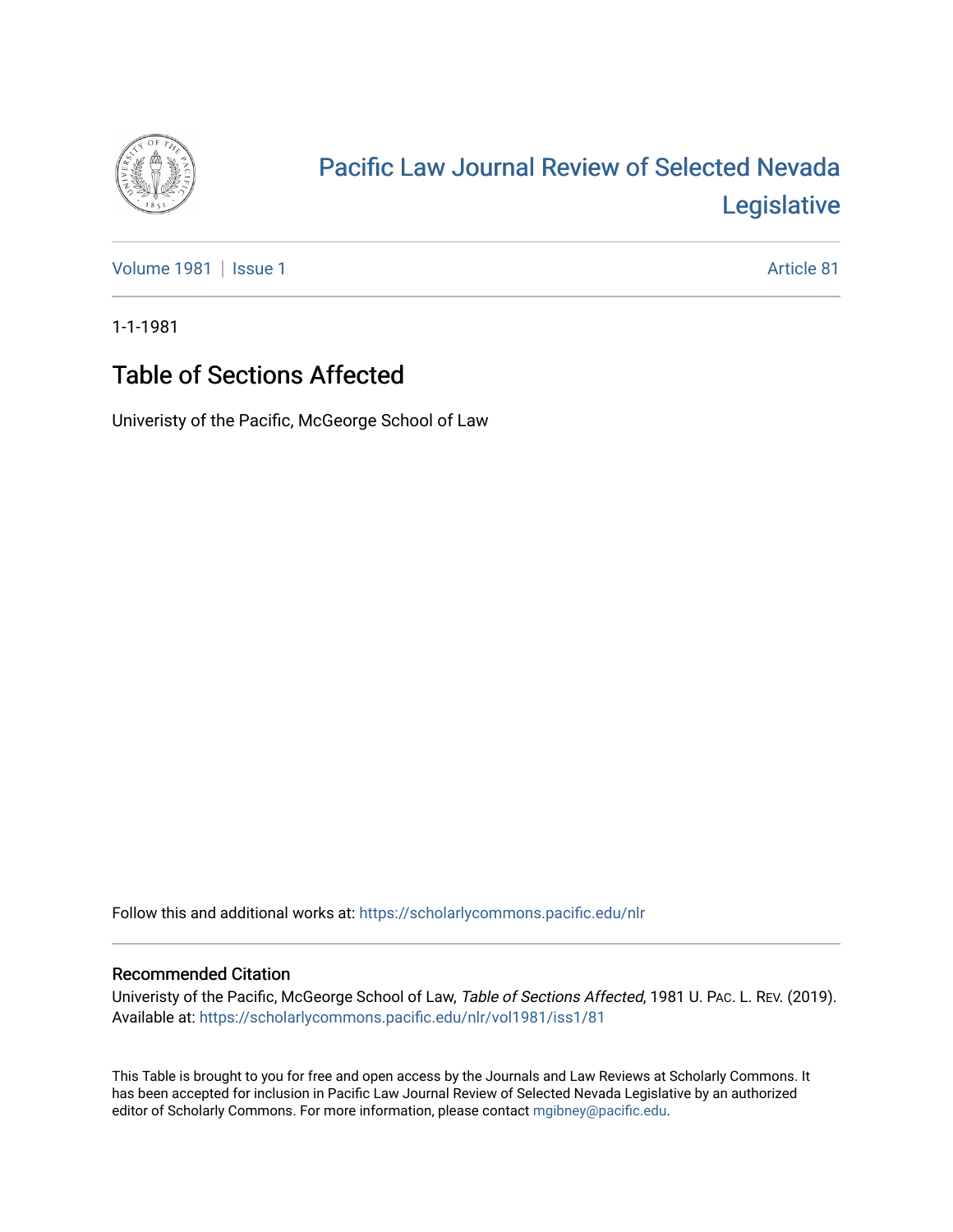## **Table of Sections Affected**

The following code sections are noted or discussed in this 1981 Review. Note the symbols preceding the page designation indicating the effect on the code section:

- (N) New Section
- (A) Amended Section
- (R) Repealed Section
- (Re) Renumbered Section

| Effect Page<br><b>Section No.</b> |     | Effect Page<br>Section No.                              |     |
|-----------------------------------|-----|---------------------------------------------------------|-----|
|                                   | 21  |                                                         |     |
|                                   | 21  | $31. - \dots \dots \dots \dots \dots \dots \dots \dots$ | 75  |
|                                   | 25  | $31.463 \ldots \ldots \ldots \ldots (A) \ldots \ldots$  | 75  |
|                                   | 54  | $31.467 \ldots \ldots \ldots \ldots$ (A)                | 75  |
|                                   | 25  | 34.375<br>. (A).                                        | 56  |
|                                   | 54  | 34.380  (A)                                             | 56  |
| 3.190. (R)                        | 25  |                                                         | 33  |
|                                   | 25  | 41.0307  (A) 141                                        |     |
|                                   | 25  |                                                         | 28  |
|                                   | 25  | 41.510  (A)                                             | 155 |
|                                   | 25  |                                                         | 9   |
|                                   | 65  |                                                         | 9   |
|                                   | 153 |                                                         | 9   |
|                                   | 23  |                                                         | 9   |
|                                   | 23  |                                                         | 9   |
|                                   | 23  |                                                         | 9   |
|                                   | 23  |                                                         | 9   |
|                                   | 23  |                                                         | 9   |
| 11.— (N)                          | 31  |                                                         | 9   |
| 11.190  (A)                       | 31  |                                                         | 9   |
| 11.190 (A)                        | 28  |                                                         | 9   |
| 14.015 (A)                        | 29  | 42.010 (A)                                              | 153 |
|                                   | 23  |                                                         | 53  |
| 17.130<br>. (A).                  | 33  | 49.245 (A)                                              | 9   |
|                                   | 25  | 50.— (N)                                                | 22  |
| $18.050$ (A)                      | 25  | 50.225 (A)                                              | 22  |
|                                   |     |                                                         |     |

*Selected 1981 Nevada Legislation*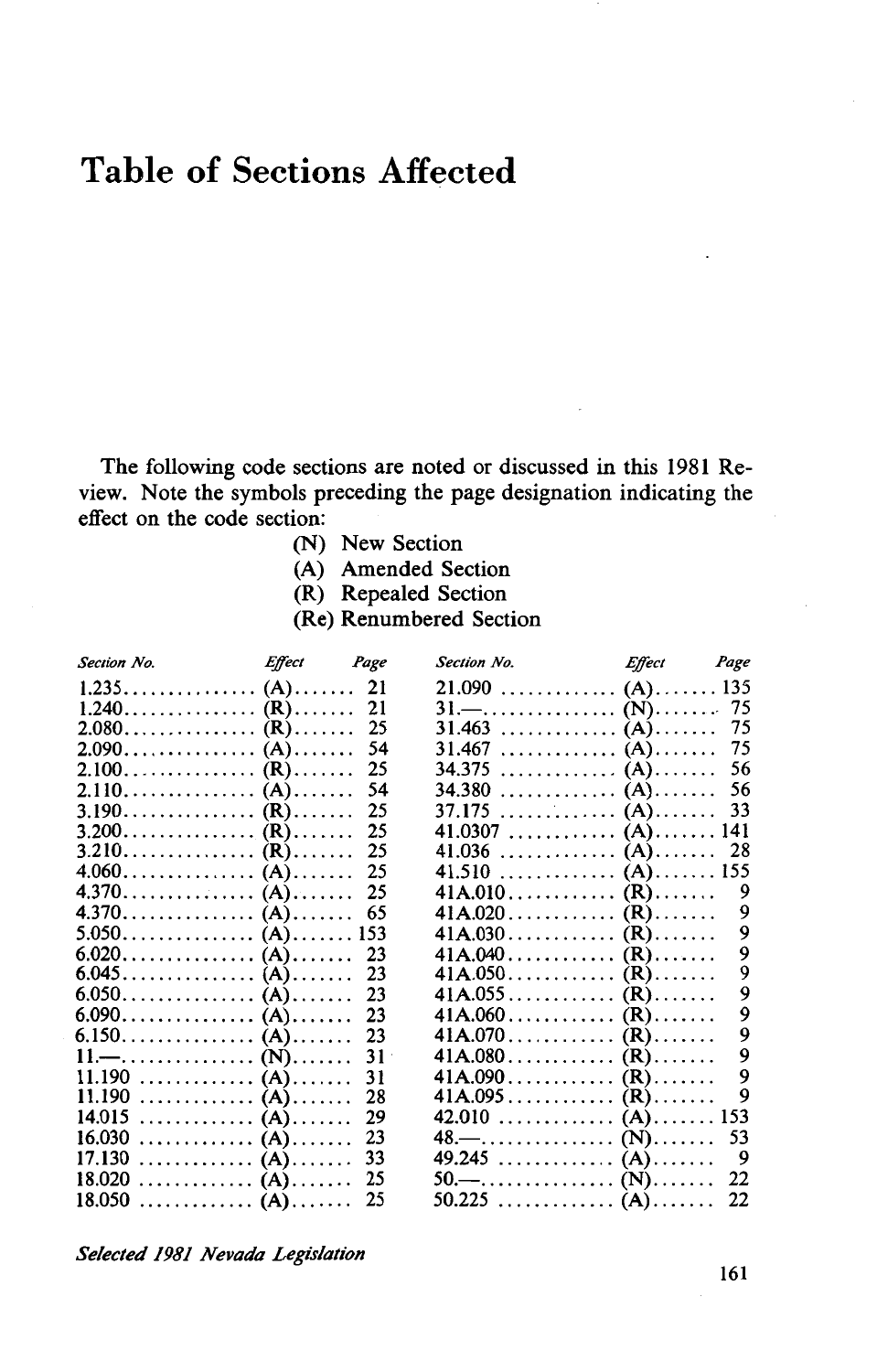| Section No.                                             | Effect Page | Section No. | Effect                                                  | Page                         |
|---------------------------------------------------------|-------------|-------------|---------------------------------------------------------|------------------------------|
|                                                         |             |             | $128.018$ (A)                                           | 78                           |
|                                                         |             |             | $128.020$ (A)                                           | 78                           |
|                                                         |             |             |                                                         | 78                           |
|                                                         | 40          |             |                                                         | 78                           |
|                                                         | 78          |             | $128.090$ (A)                                           | 78                           |
|                                                         |             |             | $128.100 \ldots \ldots \ldots \ldots (A) \ldots \ldots$ | 78                           |
|                                                         |             |             | $128.105$ (A)                                           | 78                           |
|                                                         | 61          |             | $128.110 \ldots \ldots \ldots (A) \ldots \ldots$        | 78                           |
|                                                         |             |             |                                                         | 78                           |
|                                                         | 25          |             | 129.030  (A)                                            | 117                          |
|                                                         | 25          |             | $130.100$ (A)                                           | 75                           |
| $78.030$ (A)                                            | 13          |             | $130.115$ (A)                                           | 75                           |
|                                                         | 13          |             | $130.160$ (A)                                           | 75                           |
|                                                         | 13          |             | $130.190 \ldots \ldots \ldots (A) \ldots \ldots$        | 75                           |
| $78.283$ (A)                                            | 13          |             |                                                         | 75                           |
| $78.3771$ (A)                                           | 13          |             | $130.280 \ldots \ldots \ldots (A) \ldots \ldots$        | 75                           |
| 78.3772  (A)                                            |             |             |                                                         | 75                           |
| 78.780  (A)                                             | 13          |             | $130.290 \ldots \ldots \ldots (A) \ldots \ldots$        | -1                           |
| 80.— (N)                                                | 11          |             | $138.045$ (A)                                           |                              |
|                                                         | 11          |             | $147.220 \ldots \ldots \ldots \ldots (A) \ldots \ldots$ | 33                           |
| 99.040  (A)                                             | 33          |             |                                                         | 3<br>$\overline{\mathbf{3}}$ |
|                                                         | 33          |             | $148.270 \ldots \ldots \ldots (A) \ldots \ldots$        | $\overline{c}$               |
| $108.239$ (A)                                           | 25          |             | $151.230 \ldots \ldots \ldots \ldots$ (A)               |                              |
|                                                         |             |             |                                                         | $\overline{2}$               |
|                                                         |             |             |                                                         |                              |
|                                                         |             |             |                                                         |                              |
| $118.165$ (A) 145                                       |             |             |                                                         |                              |
|                                                         |             |             | $159.017$ (A) 119                                       |                              |
|                                                         |             |             |                                                         |                              |
|                                                         |             |             | $159.029$ (A) 119                                       |                              |
|                                                         | 83          |             | $159.031$ (R) 119                                       |                              |
| $125 - \ldots \ldots \ldots \ldots$ (N)                 | 73          |             | $159.035$ (A) 119                                       |                              |
|                                                         | 73          |             |                                                         |                              |
| $125.190$ (A)                                           | 73          |             | $159.045$ (R) 119                                       |                              |
|                                                         | 73          |             | $159.047$ (A) 119                                       |                              |
|                                                         | 73          |             | $159.049$ (A) 119                                       |                              |
| $125.220$ (A)                                           | 73          |             | $159.051$ (R) 119                                       |                              |
|                                                         | 73          |             | $159.053$ (A) 119                                       |                              |
|                                                         | 73          |             |                                                         |                              |
|                                                         | 73          |             |                                                         |                              |
| $126 - \ldots \ldots \ldots \ldots$ (N)                 | 83          |             |                                                         |                              |
| $126.081$ (A)                                           | 83          |             |                                                         |                              |
|                                                         | 83          |             |                                                         |                              |
|                                                         | 83          |             | $159.179$ (A) 119                                       |                              |
|                                                         | 75          |             | $159.201$ (A) 119                                       |                              |
| $126.381$ (A)                                           | 83          |             | $163.060$ (A)                                           | 4                            |
| $128 - \ldots \ldots \ldots \ldots$ (N)                 | 78          |             | $169.025$ (A) 131                                       |                              |
| $128.005 \ldots \ldots \ldots \ldots (A) \ldots \ldots$ | 78          |             |                                                         | 57                           |
|                                                         | 78          |             | $171.090 \ldots \ldots \ldots \ldots (A) \ldots \ldots$ | 71                           |
|                                                         | 78          |             | $171.095$ (A)                                           | 71                           |
| $128.012$ (A)                                           | 78          |             |                                                         | 69                           |
|                                                         |             |             |                                                         |                              |

ł,

*Pacific Law Journal*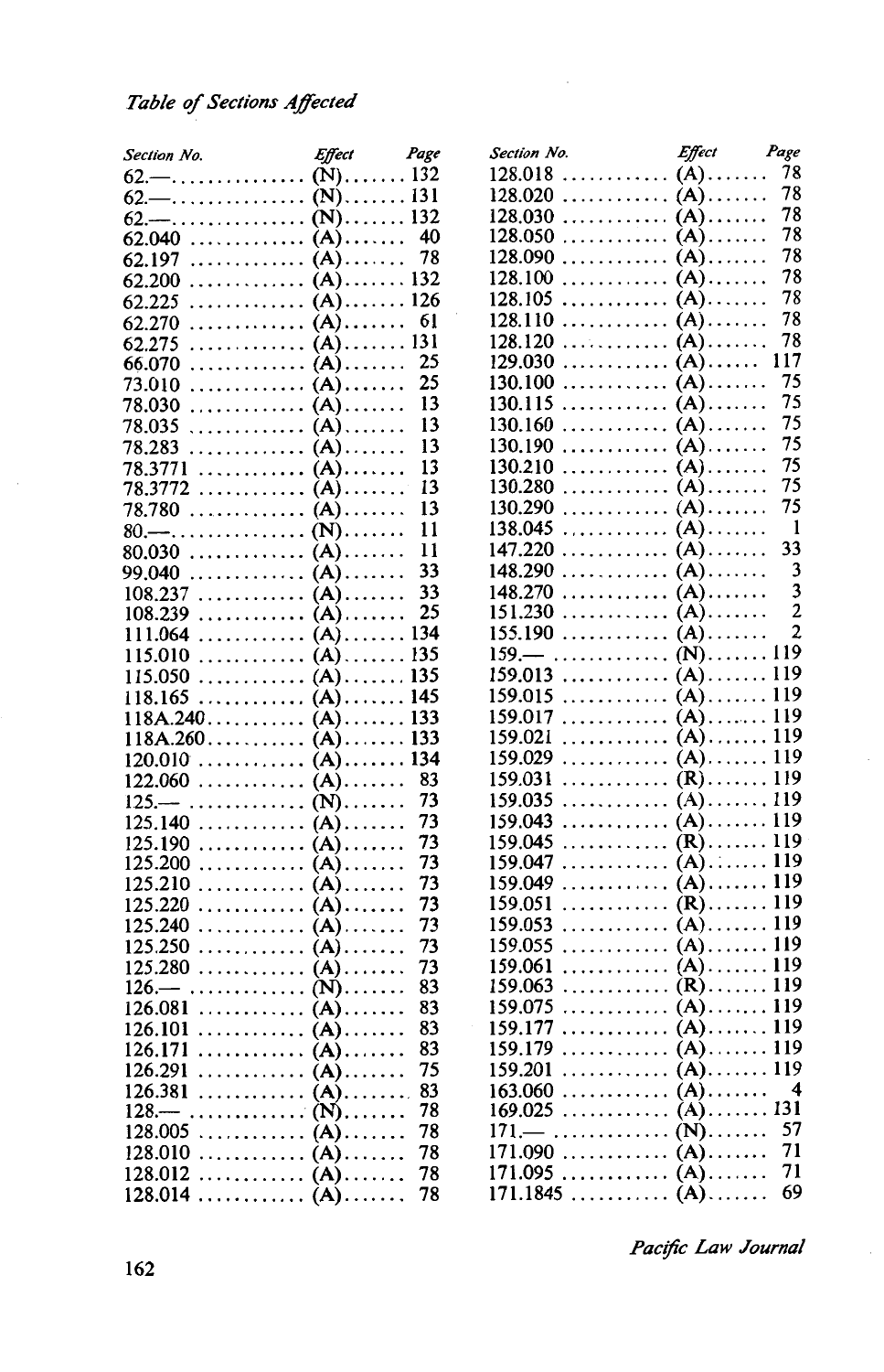| Section No.         | Effect                                 | Page |
|---------------------|----------------------------------------|------|
| 174.455             | $(A)$                                  | 54   |
| 175.161             | (A).                                   | 60   |
| 175.521             | (A).                                   | 49   |
| 176.-               | $(N)$ .                                | 66   |
| 176.055             | $(A)$ .                                | 66   |
| 176.135             | $(A)$ .                                | 61   |
| .<br>176.145        | $(A)$ .                                | 61   |
| 176.156<br>.        | (A).                                   | 61   |
| 176.185             | (A).                                   | 61   |
| 176.189             | (A).<br>1.1.1.1                        | 58   |
|                     | $(A)$                                  | 61   |
| 176.215<br>.        |                                        | 66   |
| 176.216<br>.        | $(A)$<br>$(A)$                         | 54   |
| 177.015             |                                        | 69   |
| $178 -$             | $(N)$ .                                | 49   |
| 178.400<br>.        | (A).                                   | 49   |
| 178.405<br>.        | (A).                                   | 49   |
| 178.415<br>.        | $(A)$ .                                |      |
| 178.420             | (A).                                   | 49   |
| 178.425<br>.        | (A).<br>1.1.1.1                        | 49   |
| 178.435<br>.        | (A)<br>.                               | 49   |
| 178.450             | $(A)$ .                                | 49   |
| 178.455<br>.        | $(A)$                                  | 49   |
| 178.460<br>.        | $(A)$                                  | 49   |
| 178.484<br>.        | (A)<br>$\ddot{\phantom{0}}$<br>1.1.1.1 | 69   |
| 178.502<br>.        | $(A)$                                  | 69   |
| 179.045<br>.        | $(A)$                                  | 55   |
| 179.095<br>.        | $(A)$                                  | 55   |
| 193.150<br>.        | (A).<br>.                              | 66   |
| 194.010<br>.        | $(A)$                                  | 49   |
| 197.090             | $(A)$                                  | 65   |
| $200 -$             | $(N)$ 37,                              | 40   |
| 200.359<br>.        | $(A)$                                  | 39   |
| <b>200.400</b><br>. | $(A) \ldots \ldots$                    | 45   |
| .<br>200.460        | $(A)$                                  | 46   |
| 200.471<br>.        | $(A)$                                  | 45   |
| 200.481<br>.        | $(A)$                                  | 46   |
| 200.481<br>.        | $(A)$                                  | 65   |
| .<br>200.5011       | $(A)$                                  | 37   |
| 200.5011<br>.       | $(A)$                                  | 40   |
| 200.502<br>.        | $(A)$                                  | 40   |
| 200.5045            | (A).                                   | 40   |
| 201.241             | $(A)$ .                                | 37   |
| 201.241<br>.        | $(A)$                                  | 40   |
| 201.257<br>.        | $(A)$                                  | 37   |
| 201.257<br>.        | $(A)$                                  | 40   |
| 201.258<br>.        | $(R)$                                  | 40   |
| 201.258             | $(R)$                                  | 37   |
| 201.262<br>.        | $(A)$                                  | 37   |
| 201.262             | $(A)$                                  | 40   |
| 201.265<br>.        | $(A)$                                  | 37   |

| .<br>$(A)$ 40<br>$(A)$<br>.<br>205.060<br>$(A)$ 45, 70,<br>.<br>207.080<br>106<br>45<br>208.070<br>$(A)$<br>58<br>$(N)$<br>$209 - \ldots$<br>49<br>$(R)$<br>209.413<br>.<br>46<br>$212 - \ldots$<br>$(N)$<br>61<br>$213 -$<br>.<br>$(N)$<br>213.107<br>$(A)$<br>$(A)$<br>213.126<br>213.1517<br>$(A)$<br>$(N)$<br>$217-$<br>.<br>58<br>217.260<br>.<br>$(A)$<br>109<br>$(A)$<br>228.120<br>5<br>$(N)$<br>$233B - \ldots$<br>5<br>233B.060<br>$(A)$<br>5<br>233B.067<br>$(A)$<br>5<br>$(R)$<br>233B.068<br>31<br>$(N)$<br>$239. -$<br>.<br>31<br>.<br>239.050<br>$(R)$<br>239.110<br>.<br>$(A)$<br>$(R)$<br>239.122<br>.<br>$(A)$<br>239.123<br>.<br>$(A)$ .<br>239.124<br>.<br>142<br>$(A)$<br>244.100<br>.<br>28<br>$(A)$<br>244.245<br>.<br>25<br>266.555<br>$(A)$<br>.<br>157<br>$(N)$<br>$268 -$<br>.<br>28<br>268.020<br>.<br>$(A)$<br>145<br>$(A)$<br>279.636<br>.<br>145<br>$(A)$<br>279.638<br>.<br>145<br>$(A)$<br>279.676<br>.<br>85<br>.<br>$(R)$<br>293.031<br>85<br>$(N)$<br>$294A - \ldots$<br>$\begin{array}{c} 85 \\ 85 \end{array}$<br>294A.005<br>$(A)$<br>294A.010<br>$(A)$<br>294A.020<br>$(A)$<br>322.005<br>$(A)$<br>.<br>$(N)$ 145<br>$354-$<br>.<br>$(A)$ 145<br>354.430<br>$(A)$ 145<br>$354.470$<br>$\lambda)$<br>145<br>354.598<br>.<br>145<br>$(R)$<br>354.5981<br>.<br>145<br>354.5983<br>$(R)$<br>.<br>145<br>354.5985<br>.<br>$(R)$<br>145<br>354.599<br>$(A)$<br>.<br>$(A)$<br>354.615<br>.<br>145<br>$(A)$<br>354.618<br>. | Section No.  | <b>Effect</b> | Page |
|-------------------------------------------------------------------------------------------------------------------------------------------------------------------------------------------------------------------------------------------------------------------------------------------------------------------------------------------------------------------------------------------------------------------------------------------------------------------------------------------------------------------------------------------------------------------------------------------------------------------------------------------------------------------------------------------------------------------------------------------------------------------------------------------------------------------------------------------------------------------------------------------------------------------------------------------------------------------------------------------------------------------------------------------------------------------------------------------------------------------------------------------------------------------------------------------------------------------------------------------------------------------------------------------------------------------------------------------------------------------------------------------------------------------------------------------------------------|--------------|---------------|------|
|                                                                                                                                                                                                                                                                                                                                                                                                                                                                                                                                                                                                                                                                                                                                                                                                                                                                                                                                                                                                                                                                                                                                                                                                                                                                                                                                                                                                                                                             | 201.265      |               |      |
|                                                                                                                                                                                                                                                                                                                                                                                                                                                                                                                                                                                                                                                                                                                                                                                                                                                                                                                                                                                                                                                                                                                                                                                                                                                                                                                                                                                                                                                             |              |               | 66   |
|                                                                                                                                                                                                                                                                                                                                                                                                                                                                                                                                                                                                                                                                                                                                                                                                                                                                                                                                                                                                                                                                                                                                                                                                                                                                                                                                                                                                                                                             |              |               |      |
|                                                                                                                                                                                                                                                                                                                                                                                                                                                                                                                                                                                                                                                                                                                                                                                                                                                                                                                                                                                                                                                                                                                                                                                                                                                                                                                                                                                                                                                             |              |               |      |
|                                                                                                                                                                                                                                                                                                                                                                                                                                                                                                                                                                                                                                                                                                                                                                                                                                                                                                                                                                                                                                                                                                                                                                                                                                                                                                                                                                                                                                                             |              |               |      |
|                                                                                                                                                                                                                                                                                                                                                                                                                                                                                                                                                                                                                                                                                                                                                                                                                                                                                                                                                                                                                                                                                                                                                                                                                                                                                                                                                                                                                                                             |              |               |      |
|                                                                                                                                                                                                                                                                                                                                                                                                                                                                                                                                                                                                                                                                                                                                                                                                                                                                                                                                                                                                                                                                                                                                                                                                                                                                                                                                                                                                                                                             |              |               |      |
|                                                                                                                                                                                                                                                                                                                                                                                                                                                                                                                                                                                                                                                                                                                                                                                                                                                                                                                                                                                                                                                                                                                                                                                                                                                                                                                                                                                                                                                             |              |               |      |
|                                                                                                                                                                                                                                                                                                                                                                                                                                                                                                                                                                                                                                                                                                                                                                                                                                                                                                                                                                                                                                                                                                                                                                                                                                                                                                                                                                                                                                                             |              |               |      |
|                                                                                                                                                                                                                                                                                                                                                                                                                                                                                                                                                                                                                                                                                                                                                                                                                                                                                                                                                                                                                                                                                                                                                                                                                                                                                                                                                                                                                                                             |              |               |      |
|                                                                                                                                                                                                                                                                                                                                                                                                                                                                                                                                                                                                                                                                                                                                                                                                                                                                                                                                                                                                                                                                                                                                                                                                                                                                                                                                                                                                                                                             |              |               | 61   |
|                                                                                                                                                                                                                                                                                                                                                                                                                                                                                                                                                                                                                                                                                                                                                                                                                                                                                                                                                                                                                                                                                                                                                                                                                                                                                                                                                                                                                                                             |              |               | 58   |
|                                                                                                                                                                                                                                                                                                                                                                                                                                                                                                                                                                                                                                                                                                                                                                                                                                                                                                                                                                                                                                                                                                                                                                                                                                                                                                                                                                                                                                                             |              |               | 66   |
|                                                                                                                                                                                                                                                                                                                                                                                                                                                                                                                                                                                                                                                                                                                                                                                                                                                                                                                                                                                                                                                                                                                                                                                                                                                                                                                                                                                                                                                             |              |               | 83   |
|                                                                                                                                                                                                                                                                                                                                                                                                                                                                                                                                                                                                                                                                                                                                                                                                                                                                                                                                                                                                                                                                                                                                                                                                                                                                                                                                                                                                                                                             |              |               |      |
|                                                                                                                                                                                                                                                                                                                                                                                                                                                                                                                                                                                                                                                                                                                                                                                                                                                                                                                                                                                                                                                                                                                                                                                                                                                                                                                                                                                                                                                             |              |               |      |
|                                                                                                                                                                                                                                                                                                                                                                                                                                                                                                                                                                                                                                                                                                                                                                                                                                                                                                                                                                                                                                                                                                                                                                                                                                                                                                                                                                                                                                                             |              |               |      |
|                                                                                                                                                                                                                                                                                                                                                                                                                                                                                                                                                                                                                                                                                                                                                                                                                                                                                                                                                                                                                                                                                                                                                                                                                                                                                                                                                                                                                                                             |              |               |      |
|                                                                                                                                                                                                                                                                                                                                                                                                                                                                                                                                                                                                                                                                                                                                                                                                                                                                                                                                                                                                                                                                                                                                                                                                                                                                                                                                                                                                                                                             |              |               |      |
|                                                                                                                                                                                                                                                                                                                                                                                                                                                                                                                                                                                                                                                                                                                                                                                                                                                                                                                                                                                                                                                                                                                                                                                                                                                                                                                                                                                                                                                             |              |               |      |
|                                                                                                                                                                                                                                                                                                                                                                                                                                                                                                                                                                                                                                                                                                                                                                                                                                                                                                                                                                                                                                                                                                                                                                                                                                                                                                                                                                                                                                                             |              |               |      |
|                                                                                                                                                                                                                                                                                                                                                                                                                                                                                                                                                                                                                                                                                                                                                                                                                                                                                                                                                                                                                                                                                                                                                                                                                                                                                                                                                                                                                                                             |              |               |      |
|                                                                                                                                                                                                                                                                                                                                                                                                                                                                                                                                                                                                                                                                                                                                                                                                                                                                                                                                                                                                                                                                                                                                                                                                                                                                                                                                                                                                                                                             |              |               |      |
|                                                                                                                                                                                                                                                                                                                                                                                                                                                                                                                                                                                                                                                                                                                                                                                                                                                                                                                                                                                                                                                                                                                                                                                                                                                                                                                                                                                                                                                             |              |               | 31   |
|                                                                                                                                                                                                                                                                                                                                                                                                                                                                                                                                                                                                                                                                                                                                                                                                                                                                                                                                                                                                                                                                                                                                                                                                                                                                                                                                                                                                                                                             |              |               | 31   |
|                                                                                                                                                                                                                                                                                                                                                                                                                                                                                                                                                                                                                                                                                                                                                                                                                                                                                                                                                                                                                                                                                                                                                                                                                                                                                                                                                                                                                                                             |              |               | 31   |
|                                                                                                                                                                                                                                                                                                                                                                                                                                                                                                                                                                                                                                                                                                                                                                                                                                                                                                                                                                                                                                                                                                                                                                                                                                                                                                                                                                                                                                                             |              |               | 31   |
|                                                                                                                                                                                                                                                                                                                                                                                                                                                                                                                                                                                                                                                                                                                                                                                                                                                                                                                                                                                                                                                                                                                                                                                                                                                                                                                                                                                                                                                             |              |               |      |
|                                                                                                                                                                                                                                                                                                                                                                                                                                                                                                                                                                                                                                                                                                                                                                                                                                                                                                                                                                                                                                                                                                                                                                                                                                                                                                                                                                                                                                                             |              |               |      |
|                                                                                                                                                                                                                                                                                                                                                                                                                                                                                                                                                                                                                                                                                                                                                                                                                                                                                                                                                                                                                                                                                                                                                                                                                                                                                                                                                                                                                                                             |              |               |      |
|                                                                                                                                                                                                                                                                                                                                                                                                                                                                                                                                                                                                                                                                                                                                                                                                                                                                                                                                                                                                                                                                                                                                                                                                                                                                                                                                                                                                                                                             |              |               |      |
|                                                                                                                                                                                                                                                                                                                                                                                                                                                                                                                                                                                                                                                                                                                                                                                                                                                                                                                                                                                                                                                                                                                                                                                                                                                                                                                                                                                                                                                             |              |               |      |
|                                                                                                                                                                                                                                                                                                                                                                                                                                                                                                                                                                                                                                                                                                                                                                                                                                                                                                                                                                                                                                                                                                                                                                                                                                                                                                                                                                                                                                                             |              |               |      |
|                                                                                                                                                                                                                                                                                                                                                                                                                                                                                                                                                                                                                                                                                                                                                                                                                                                                                                                                                                                                                                                                                                                                                                                                                                                                                                                                                                                                                                                             |              |               |      |
|                                                                                                                                                                                                                                                                                                                                                                                                                                                                                                                                                                                                                                                                                                                                                                                                                                                                                                                                                                                                                                                                                                                                                                                                                                                                                                                                                                                                                                                             |              |               |      |
|                                                                                                                                                                                                                                                                                                                                                                                                                                                                                                                                                                                                                                                                                                                                                                                                                                                                                                                                                                                                                                                                                                                                                                                                                                                                                                                                                                                                                                                             |              |               |      |
|                                                                                                                                                                                                                                                                                                                                                                                                                                                                                                                                                                                                                                                                                                                                                                                                                                                                                                                                                                                                                                                                                                                                                                                                                                                                                                                                                                                                                                                             |              |               |      |
|                                                                                                                                                                                                                                                                                                                                                                                                                                                                                                                                                                                                                                                                                                                                                                                                                                                                                                                                                                                                                                                                                                                                                                                                                                                                                                                                                                                                                                                             |              |               |      |
|                                                                                                                                                                                                                                                                                                                                                                                                                                                                                                                                                                                                                                                                                                                                                                                                                                                                                                                                                                                                                                                                                                                                                                                                                                                                                                                                                                                                                                                             |              |               |      |
|                                                                                                                                                                                                                                                                                                                                                                                                                                                                                                                                                                                                                                                                                                                                                                                                                                                                                                                                                                                                                                                                                                                                                                                                                                                                                                                                                                                                                                                             |              |               |      |
|                                                                                                                                                                                                                                                                                                                                                                                                                                                                                                                                                                                                                                                                                                                                                                                                                                                                                                                                                                                                                                                                                                                                                                                                                                                                                                                                                                                                                                                             |              |               | 85   |
|                                                                                                                                                                                                                                                                                                                                                                                                                                                                                                                                                                                                                                                                                                                                                                                                                                                                                                                                                                                                                                                                                                                                                                                                                                                                                                                                                                                                                                                             |              |               | 93   |
|                                                                                                                                                                                                                                                                                                                                                                                                                                                                                                                                                                                                                                                                                                                                                                                                                                                                                                                                                                                                                                                                                                                                                                                                                                                                                                                                                                                                                                                             |              |               |      |
|                                                                                                                                                                                                                                                                                                                                                                                                                                                                                                                                                                                                                                                                                                                                                                                                                                                                                                                                                                                                                                                                                                                                                                                                                                                                                                                                                                                                                                                             |              |               |      |
|                                                                                                                                                                                                                                                                                                                                                                                                                                                                                                                                                                                                                                                                                                                                                                                                                                                                                                                                                                                                                                                                                                                                                                                                                                                                                                                                                                                                                                                             |              |               |      |
|                                                                                                                                                                                                                                                                                                                                                                                                                                                                                                                                                                                                                                                                                                                                                                                                                                                                                                                                                                                                                                                                                                                                                                                                                                                                                                                                                                                                                                                             |              |               |      |
|                                                                                                                                                                                                                                                                                                                                                                                                                                                                                                                                                                                                                                                                                                                                                                                                                                                                                                                                                                                                                                                                                                                                                                                                                                                                                                                                                                                                                                                             |              |               |      |
|                                                                                                                                                                                                                                                                                                                                                                                                                                                                                                                                                                                                                                                                                                                                                                                                                                                                                                                                                                                                                                                                                                                                                                                                                                                                                                                                                                                                                                                             |              |               |      |
|                                                                                                                                                                                                                                                                                                                                                                                                                                                                                                                                                                                                                                                                                                                                                                                                                                                                                                                                                                                                                                                                                                                                                                                                                                                                                                                                                                                                                                                             |              |               |      |
|                                                                                                                                                                                                                                                                                                                                                                                                                                                                                                                                                                                                                                                                                                                                                                                                                                                                                                                                                                                                                                                                                                                                                                                                                                                                                                                                                                                                                                                             |              |               |      |
|                                                                                                                                                                                                                                                                                                                                                                                                                                                                                                                                                                                                                                                                                                                                                                                                                                                                                                                                                                                                                                                                                                                                                                                                                                                                                                                                                                                                                                                             |              |               |      |
|                                                                                                                                                                                                                                                                                                                                                                                                                                                                                                                                                                                                                                                                                                                                                                                                                                                                                                                                                                                                                                                                                                                                                                                                                                                                                                                                                                                                                                                             |              |               | 145  |
|                                                                                                                                                                                                                                                                                                                                                                                                                                                                                                                                                                                                                                                                                                                                                                                                                                                                                                                                                                                                                                                                                                                                                                                                                                                                                                                                                                                                                                                             |              |               |      |
| $(A)$ 145                                                                                                                                                                                                                                                                                                                                                                                                                                                                                                                                                                                                                                                                                                                                                                                                                                                                                                                                                                                                                                                                                                                                                                                                                                                                                                                                                                                                                                                   | 354.624<br>. |               |      |

*Selected 1981 Nevada Legislation*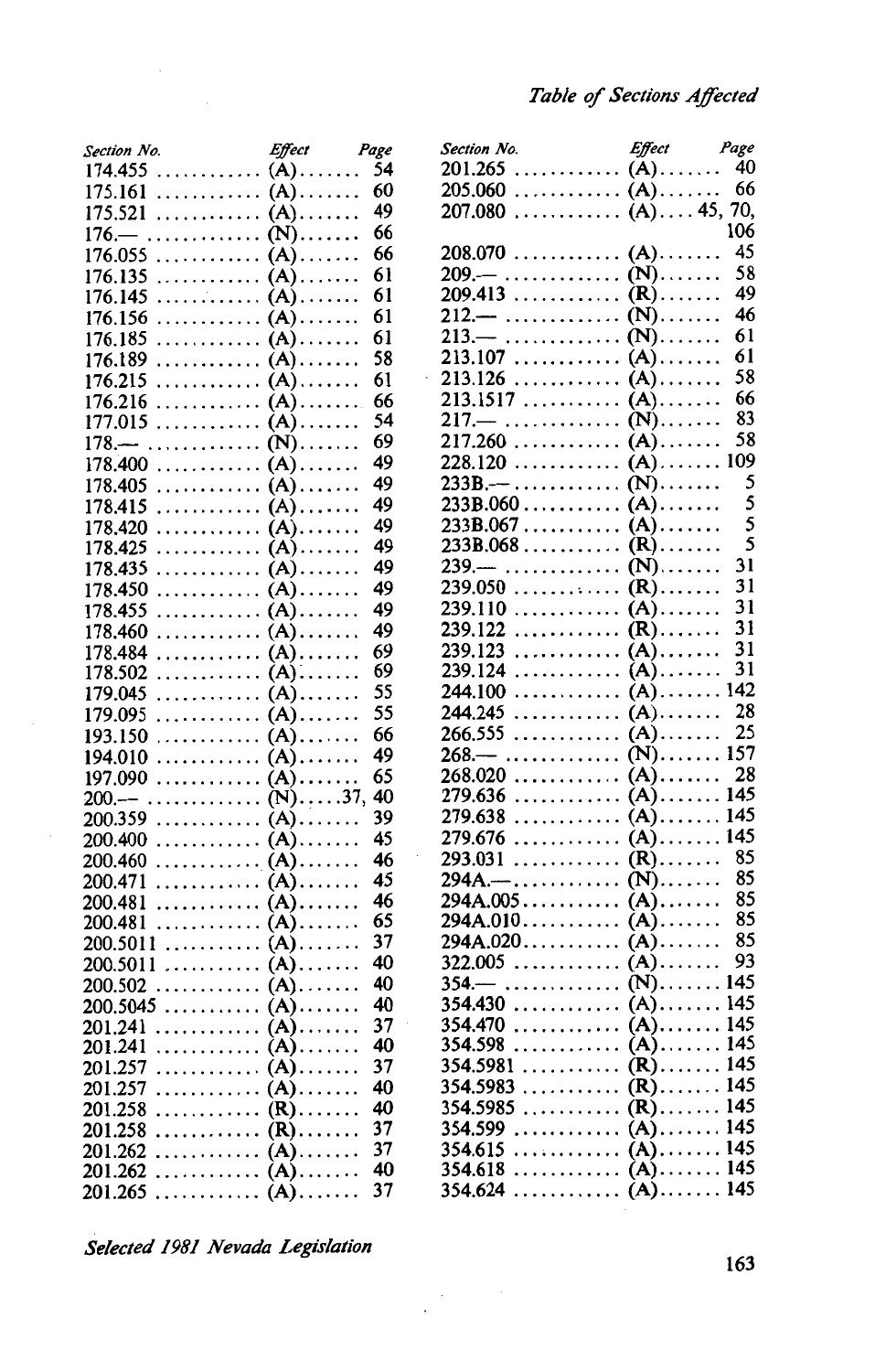#### *Table* of *Sections Affected*

| Section No.                                                   | Effect Page |    | Effect Page<br>Section No.  |  |
|---------------------------------------------------------------|-------------|----|-----------------------------|--|
| $356.087$ (A) 101                                             |             |    |                             |  |
| $360.215$ (A) 145                                             |             |    | $369.173$ (A) 145           |  |
| $361 - \ldots \ldots \ldots \ldots$ (N) 145                   |             |    |                             |  |
|                                                               |             |    |                             |  |
| $361.025$ (A) 145                                             |             |    |                             |  |
| $361.027 \ldots \ldots \ldots \ldots$ (A)                     |             | 93 |                             |  |
|                                                               |             |    |                             |  |
|                                                               |             |    |                             |  |
| $361.227 \ldots \ldots \ldots \ldots$ (A) $\ldots \ldots 145$ |             |    |                             |  |
| $361.249$ (A) 145                                             |             |    |                             |  |
|                                                               |             |    | $372.445$ (A) 145           |  |
|                                                               |             |    |                             |  |
| $361.285$ (R) 145                                             |             |    |                             |  |
|                                                               |             |    |                             |  |
|                                                               |             |    | $372.775$ (A) 145           |  |
|                                                               |             |    |                             |  |
|                                                               |             |    |                             |  |
|                                                               |             |    |                             |  |
|                                                               |             |    |                             |  |
|                                                               |             |    |                             |  |
|                                                               |             |    |                             |  |
|                                                               |             |    |                             |  |
|                                                               |             |    |                             |  |
|                                                               |             |    | $374.410$ (A) 145           |  |
| $361.390$ (A) 145                                             |             |    |                             |  |
|                                                               |             |    |                             |  |
|                                                               |             |    |                             |  |
|                                                               |             |    |                             |  |
|                                                               |             |    |                             |  |
|                                                               |             |    |                             |  |
|                                                               |             |    |                             |  |
|                                                               |             |    |                             |  |
|                                                               |             |    |                             |  |
|                                                               |             | 25 |                             |  |
| $361.540$ (A)                                                 |             |    |                             |  |
|                                                               |             |    |                             |  |
|                                                               |             |    | $387.1233$ (A) 145          |  |
|                                                               |             |    |                             |  |
|                                                               |             |    |                             |  |
|                                                               |             |    | 387.199  (R) 145            |  |
| $361A.020$ (A)145                                             |             |    | $387.328$ (R) 145           |  |
|                                                               |             |    | 408.125 $\lambda$ $(A)$ 101 |  |
|                                                               |             |    |                             |  |
| $361A.155$ (A)145                                             |             |    |                             |  |
|                                                               |             |    | 425.060 (A) 126             |  |
| $361A.220$ (A)145                                             |             |    | 425.250 (A) 126             |  |
|                                                               |             |    |                             |  |
| $361A.280$ (A) 145                                            |             |    |                             |  |
|                                                               |             |    |                             |  |
|                                                               |             |    |                             |  |
|                                                               |             |    |                             |  |

*Pac!fic Law Journal*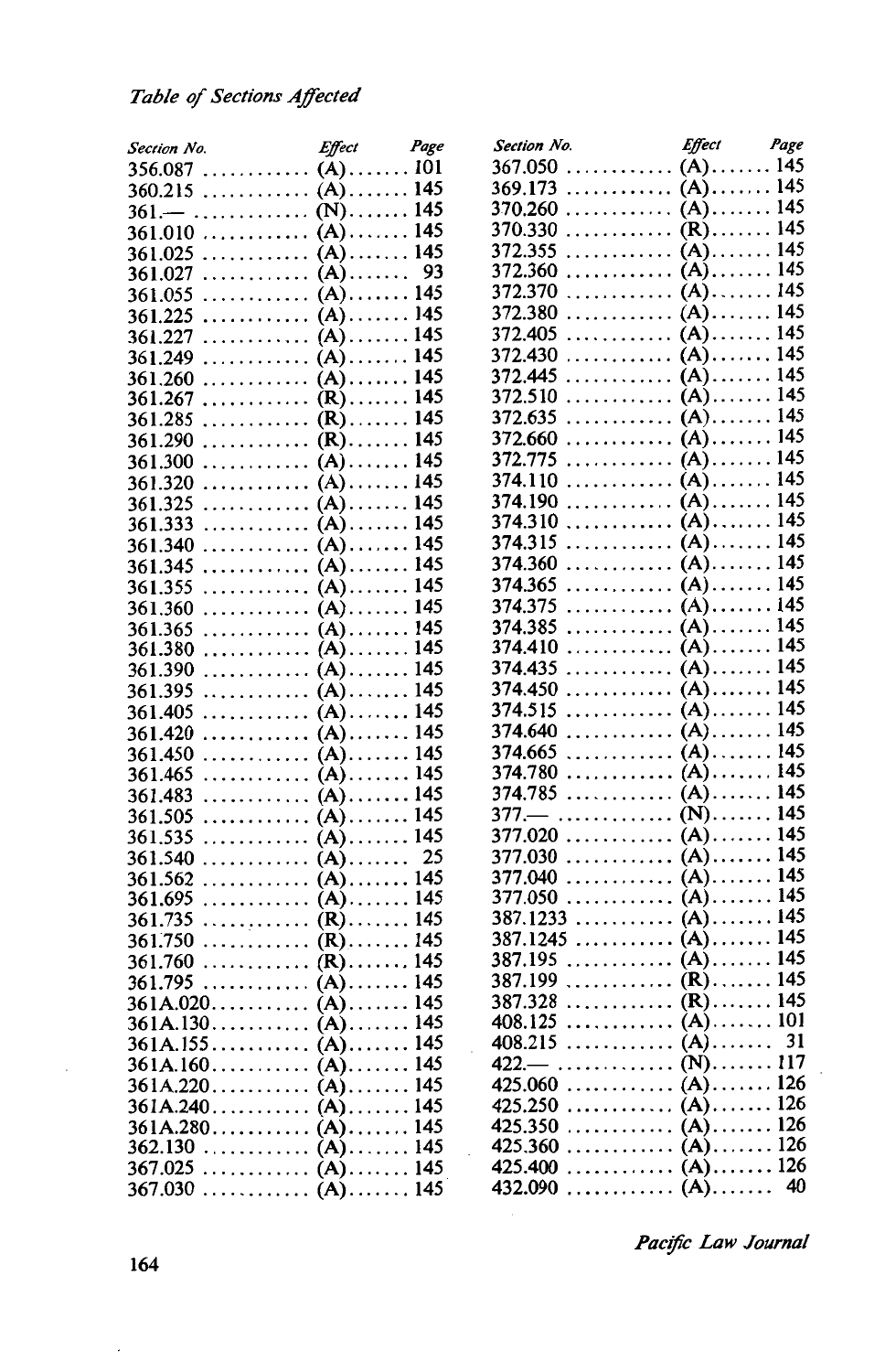| Section No. Effect Page<br>433.—  (N) 111                                              |     | Section No. Effect Page<br>482.36351 (Re)  15 |     |
|----------------------------------------------------------------------------------------|-----|-----------------------------------------------|-----|
|                                                                                        |     | $482.3636$ (Re)                               | 15  |
|                                                                                        |     |                                               |     |
| $433A.380$ $(A)$                                                                       | 49  | $482.36365$ (Re)                              | 15  |
| $433A.410$ (R) 111                                                                     |     | $482.36411$ (A)                               | 15  |
| $433A.420$ (A) 111                                                                     |     | $482.36415$ (Re)                              | 15  |
|                                                                                        |     |                                               | 15  |
| $435 - \ldots + \ldots + \ldots + \ldots + \ldots - \ldots - \ldots - \ldots - \ldots$ |     | $482.36425$ $(A)$                             | 15  |
|                                                                                        | 124 | $483 - \ldots \ldots \ldots \ldots$ (N)157,   |     |
|                                                                                        |     |                                               | 159 |
| 435.077  (A) 111                                                                       |     | 483.450 (A) 159                               |     |
|                                                                                        |     | $483.460$ (A) 159                             |     |
|                                                                                        |     | 483.460 (A) 157                               |     |
|                                                                                        |     | $483.490$ (A) 157                             |     |
|                                                                                        |     | $483.490$ (A) 159                             |     |
|                                                                                        |     |                                               |     |
|                                                                                        |     | 483.560 (A) 159                               |     |
| 442.240  (A) 117                                                                       |     |                                               |     |
|                                                                                        |     | 484.3795  (A) 157                             |     |
| 444.— (N)                                                                              | 97  |                                               |     |
| 444.490  (A)                                                                           | 97  | 484.385 (A) 157                               |     |
| 445.178  (A)                                                                           | 93  | 484.757 (A)                                   | 25  |
| $453 - \ldots \ldots \ldots \ldots (N) \ldots \ldots$                                  | 35  |                                               |     |
| $453.301$ (A)                                                                          | 35  | 484.779 (A) 101                               |     |
|                                                                                        |     |                                               |     |
|                                                                                        |     | 533.030  (A)                                  | 93  |
|                                                                                        |     |                                               |     |
|                                                                                        |     |                                               |     |
|                                                                                        | 101 |                                               |     |
|                                                                                        |     |                                               |     |
| $463.$ $-$ (N) 145                                                                     |     |                                               |     |
|                                                                                        |     | 533.395  (A) 136                              |     |
|                                                                                        |     | 533.410  (A) 136                              |     |
|                                                                                        |     |                                               |     |
|                                                                                        |     |                                               | 93  |
|                                                                                        |     |                                               | 93  |
|                                                                                        |     |                                               |     |
|                                                                                        |     |                                               | 93  |
|                                                                                        |     |                                               |     |
|                                                                                        |     |                                               |     |
| $465.030$ (Re)  106                                                                    |     | 574.—  (N) 129                                |     |
| $465.040$ (Re)  106                                                                    |     |                                               |     |
| $465.050$ (Re)  106                                                                    |     | 574.100 (A) 129                               |     |
| 465.060 (Re) 106                                                                       |     |                                               |     |
|                                                                                        |     | 612.—  (N) 88                                 |     |
|                                                                                        |     |                                               | 88  |
|                                                                                        |     |                                               | 88  |
|                                                                                        |     |                                               | 88  |
|                                                                                        |     |                                               | 88  |
| 482.— (N)                                                                              | 15  |                                               | 88  |
|                                                                                        |     |                                               | 88  |
| $482.36311$ (A)                                                                        | 15  |                                               | 88  |
| 482.3634  (A)                                                                          | 15  | $612.3774$ (A)                                | 88  |
|                                                                                        |     |                                               |     |

| <sup>dge</sup> | Section No. Effect Page<br>482.36351 (Re)  15                   |                |     |
|----------------|-----------------------------------------------------------------|----------------|-----|
| 111            |                                                                 |                |     |
| 125            |                                                                 |                |     |
| 49             |                                                                 |                | 15  |
| 111            | $482.36411$ (A)                                                 |                | 15  |
| 111            |                                                                 |                |     |
| 111            | 482.3642 (Re)                                                   |                | 15  |
| 11,            |                                                                 |                |     |
| $124 -$        | 483.—  (N)157,                                                  |                |     |
| 111            |                                                                 |                | 159 |
| 111            | 483.450 (A) 159                                                 |                |     |
| 111            |                                                                 |                |     |
| 111            | 483.460                                                         | $(A)$ 157      |     |
| 111            | . (A) 157<br>483.490                                            |                |     |
| 111            | 483.490<br>.                                                    | $(A)$ 159      |     |
| 111            | 483.560<br>.                                                    | $(A)$ 157      |     |
| 117            | 483.560<br>.                                                    | $(A)$ 159      |     |
| 117            | 484.379<br>.                                                    | $(A)$ 157      |     |
| 97             | 484.3795                                                        | $(A)$ 157      |     |
| 97             |                                                                 |                |     |
| 93             | 484.757<br>.                                                    | $(A)$ 25       |     |
| 35             | 484.773<br>.                                                    | $(A)$ 101      |     |
| 35             | 484.779                                                         | $(A)$ 101      |     |
| 101            | $533 - \ldots$                                                  | $(N)$ 136      |     |
| 101            | $\ldots \ldots \ldots \ldots$ (A) $\ldots \ldots$ 93<br>533.030 |                |     |
| 101            | 533.355                                                         | $(A)$ 136      |     |
|                | 533.360                                                         | $(A)$ 136      |     |
| .97,<br>101    | 533.370                                                         | $(A)$ 136      |     |
|                | 533.380                                                         | $(A)$ 136      |     |
| 109            | .<br>533.390                                                    | $(A)$ 136      |     |
| 145<br>109     | 533.395<br>.                                                    | $(A)$ 136      |     |
|                |                                                                 | $(A)$ 136      |     |
| 105            | 533.410<br>.                                                    | $(A)$ 136      |     |
| 105            | 533.435<br>.                                                    | $(A)$ 93       |     |
| 105            | 534.010<br>.                                                    | $(A)$ 93       |     |
| 145            | 534.050                                                         | $(A)$ 136      |     |
| 145            | 534.160                                                         |                |     |
| 145            |                                                                 |                |     |
| 106            | $574 - \ldots$                                                  | $(N)$ 129      |     |
| 106            |                                                                 |                |     |
| 106            |                                                                 |                |     |
| 106            |                                                                 |                |     |
| 106            | $-$ (N) 88<br>$612. -$                                          |                |     |
| 106            |                                                                 |                | 88  |
| 106            | . (A)<br>612.245                                                |                | 88  |
| 106            | 612.250<br>.                                                    | $(A)$<br>$(A)$ | 88  |
| 106            | 612.260<br>.                                                    |                | 88  |
| 106            | 612.315<br>. (Re)                                               |                | 88  |
| 15             | . (Re)<br>612.320                                               |                | 88  |
| 145            | $\ldots \ldots \ldots \ldots$ (Re) $\ldots \ldots$<br>612.353   |                | 88  |
| 15             | 612.375<br>. (A)                                                |                |     |
| 15             | 612.3774  (A)                                                   |                | 88  |

*Selected 1981 Nevada Legislation* 165

×,